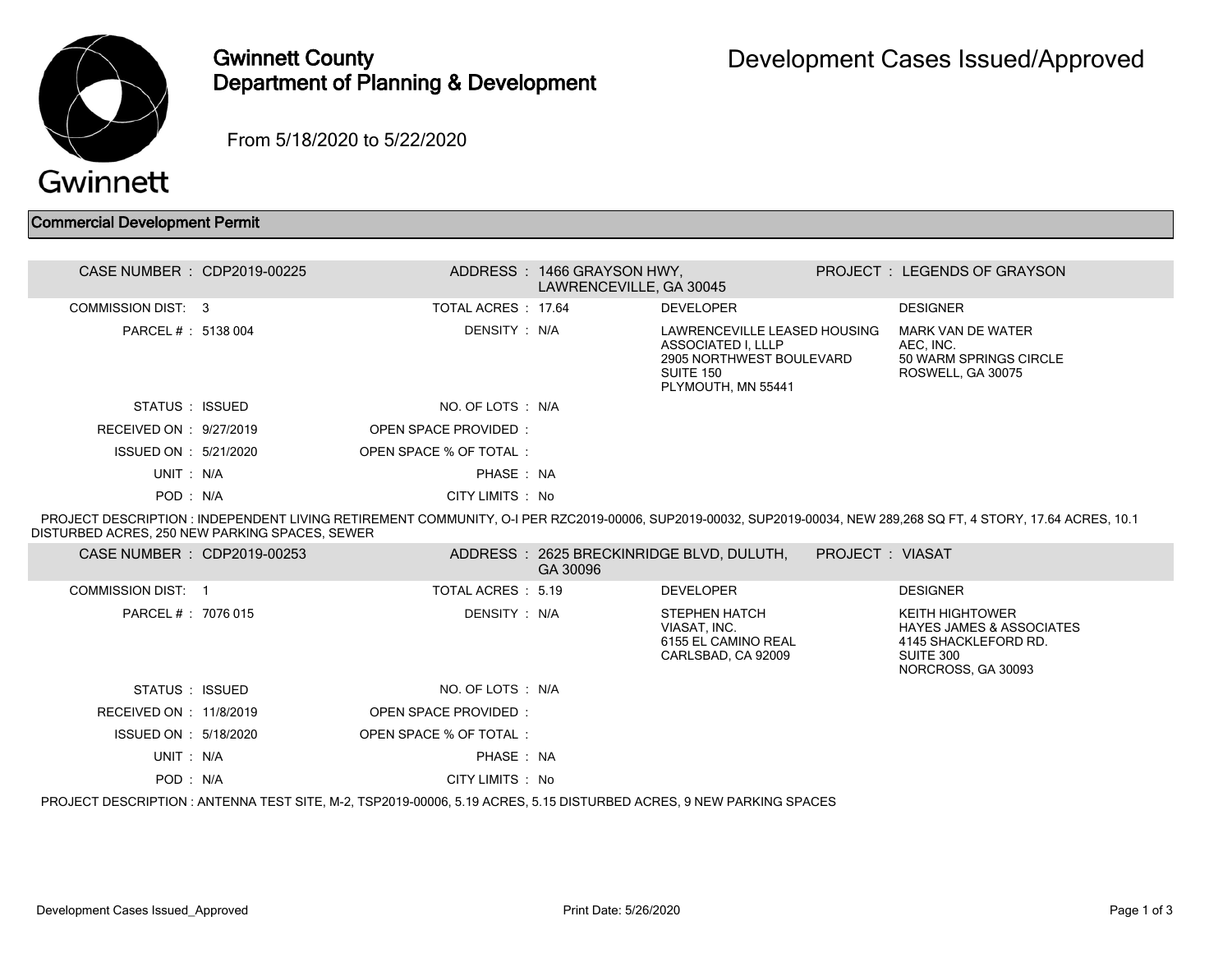| CASE NUMBER : CDP2020-00033              |                  |                         | ADDRESS: 1161 WEBB GIN HOUSE RD,<br>LAWRENCEVILLE, GA 30045 |                                                                                                  | PROJECT: CELEBRATION SNELLVILLE- AMENITY<br>AREA                                                                                                                      |
|------------------------------------------|------------------|-------------------------|-------------------------------------------------------------|--------------------------------------------------------------------------------------------------|-----------------------------------------------------------------------------------------------------------------------------------------------------------------------|
| <b>COMMISSION DIST: 4</b>                |                  | TOTAL ACRES: 56.12      |                                                             | <b>DEVELOPER</b>                                                                                 | <b>DESIGNER</b>                                                                                                                                                       |
| PARCEL # : 5087 120                      |                  | DENSITY : N/A           |                                                             | <b>ACTIVE SENIOR CONCEPTS</b><br>2780 WEST VILLAGE DRIVE,<br><b>SUITE K</b><br>SUWANEE, GA 30024 | <b>BARRY DUNLOP</b><br>PARADIGM ENGINEERING SERVICES, INC.<br>7 DUNWOODY PARK,<br><b>SUITE 115</b><br>ATLANTA, GA 30338                                               |
| STATUS : ISSUED                          |                  | NO. OF LOTS : N/A       |                                                             |                                                                                                  |                                                                                                                                                                       |
| RECEIVED ON : 2/26/2020                  |                  | OPEN SPACE PROVIDED:    |                                                             |                                                                                                  |                                                                                                                                                                       |
| ISSUED ON : 5/19/2020                    |                  | OPEN SPACE % OF TOTAL:  |                                                             |                                                                                                  |                                                                                                                                                                       |
| UNIT: N/A                                |                  | PHASE: NA               |                                                             |                                                                                                  |                                                                                                                                                                       |
| POD: N/A                                 |                  | CITY LIMITS : No        |                                                             |                                                                                                  |                                                                                                                                                                       |
| ACRES, 26 NEW PARKING SPACES, SEWER      |                  |                         |                                                             |                                                                                                  | PROJECT DESCRIPTION : AMENITY AREA, O-I PER RZC2018-00001, SUP2018-00003 AND SUP2018-00004, NEW 3,497 SQ FT, 1 STORY, 540 SQ FT, 1 STORY, 56.12 ACRES, 7.21 DISTURBED |
| <b>TOTAL FOR: Commercial Development</b> |                  | NO. OF CASES: 3         |                                                             | NO. OF LOTS: 0                                                                                   | <b>TOTAL ACRES: 78.95</b>                                                                                                                                             |
| Permit                                   |                  |                         |                                                             |                                                                                                  |                                                                                                                                                                       |
| <b>Exemption Plat</b>                    |                  |                         |                                                             |                                                                                                  |                                                                                                                                                                       |
|                                          |                  |                         |                                                             |                                                                                                  |                                                                                                                                                                       |
| CASE NUMBER : XPL2018-00023              |                  |                         | ADDRESS: 1221 OAK RD, LILBURN, GA 30047                     |                                                                                                  | PROJECT: OAK ROAD (XPL)                                                                                                                                               |
| <b>COMMISSION DIST: 2</b>                |                  | TOTAL ACRES : 3.30      |                                                             | <b>DEVELOPER</b>                                                                                 | <b>DESIGNER</b>                                                                                                                                                       |
| PARCEL # : 6086 010                      |                  | DENSITY: N/A            |                                                             | AZIZ CHARANIA<br>INOVATIVE TECH SOLUTIONS, LLC<br>4464 NEW PORT VIEW CT.<br>LILBURN, GA 30047    | <b>CHARLES LOVELESS</b><br>TOTAL SITE SOLUTIONS<br>183 CYPRESS TRAIL<br>DAWSONVILLE, GA 30534                                                                         |
|                                          | STATUS: APPROVED | NO. OF LOTS: 6          |                                                             |                                                                                                  |                                                                                                                                                                       |
| RECEIVED ON : 4/18/2018                  |                  | OPEN SPACE PROVIDED:    |                                                             |                                                                                                  |                                                                                                                                                                       |
| ISSUED ON : 5/21/2020                    |                  | OPEN SPACE % OF TOTAL : |                                                             |                                                                                                  |                                                                                                                                                                       |
| UNIT: N/A                                |                  | PHASE:                  |                                                             |                                                                                                  |                                                                                                                                                                       |

PROJECT DESCRIPTION : OAK ROAD (XPL), R-100, 3.3 ACRES, 6 LOTS, SEWER